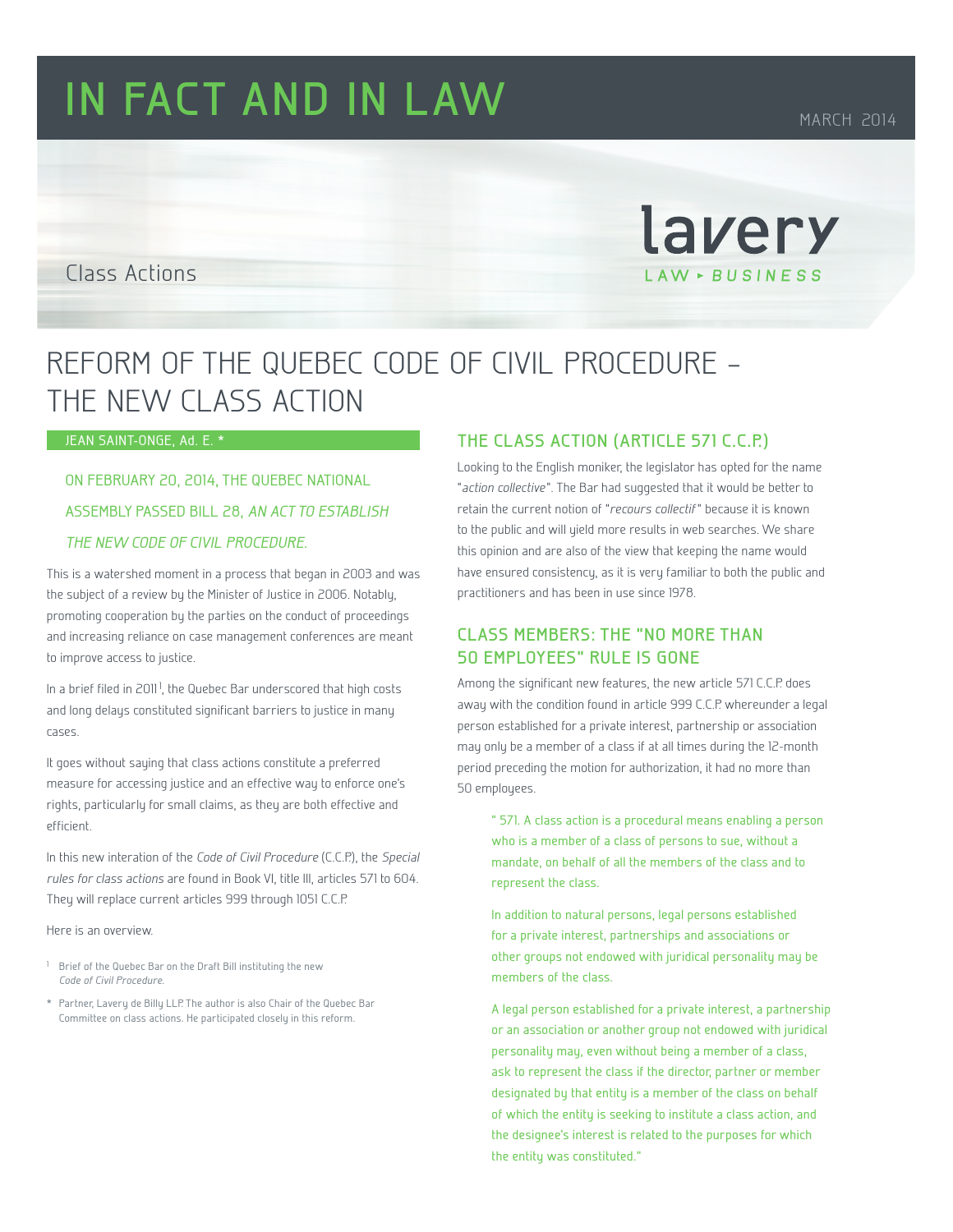Quebec is currently the only Canadian jurisdiction which prevents businesses with more than 50 employees from being part of a class action, thereby depriving them of the opportunity to exercise their rights in this way. This is unfortunate, particularly in respect of claims based on section 36 of the Competition Act alleging anti-competitive practices or in the area of securities class actions. In the past, since they were barred from instituting class actions, some small and medium-sized businesses and cooperatives had to choose between filing their own proceedings or joining a class action outside Quebec.

The new Code will allow a legal person established for a private interest, a partnership or an association to be a class representative on the sole condition that it be a member of the class. In addition, even if it isn't a class member, it will be allowed to act as a representative if one of its directors, partners or a member it designates is a class member and the designee's interest is related to the purposes for which the legal person, partnership or association was constituted. This is how a consumer advocate such as Option Consommateur can bring a class action to enforce the Consumer Protection Act. All it needs is a designated person who states his or her personal cause of action against the respondent, as article 1048 C.C.P. currently requires.

#### **MULTI-JURISDICTIONAL CLASS ACTIONS (ARTICLE 577 C.P.C.)**

Another new feature: the legislator deemed it useful to make rules for multi-jurisdictional class actions, which involve an often complex assortment of overlapping claims that are sometimes concurrent and, on other occasions, filed by the same law firm in more than one Canadian jurisdiction. They often involve the same parties, cause and object, which can lead to a situation of international lis pendens, not to mention the risk of contradictory judgments.

" 577. The court cannot refuse to authorize a class action on the sole grounds that the class members are part of a multijurisdictional class action already under way outside Québec.

If asked to decline jurisdiction, to stay an application for authorization to institute a class action or to stay a class action, the court is required to have regard for the protection of the rights and interests of Québec residents.

If a multi-jurisdictional class action has been instituted outside Québec, the court, in order to protect the rights and interests of class members resident in Québec, may disallow the discontinuance of an application for authorization, or authorize another plaintiff or representative plaintiff to institute a class action involving the same subject matter and the same class if it is convinced that the class members' interests would thus be better served."

In principle, a Quebec court cannot deny an application for a class action for the sole reason that members of the class are involved in a class action pending outside Quebec. That is consistent with the approach generally taken by Quebec courts.

The legislator now sets out criteria the court must take into account prior to making a decision, thus linking up with articles 3135 and 3137 of the Civil Code of Québec (C.C.Q.), which set out the private international law rules respecting jurisdiction and lis pendens.

In addition, the court is required to take into consideration the protection of the rights and interests of Quebec residents if and when it is asked to decline jurisdiction or suspend a motion for authorization to institute a class action in Quebec. This new requirement of article 577 C.C.P. is intended to further circumscribe the discretion of the judge dealing with a motion to stay.

It is apparent that the legislator wishes to favour proximity justice by causing a judge from Quebec to rule on the rights of class members who are Quebec residents, all the more so when such rights involve the application of public interest rules in fields such as insurance law, labour law and consumer law. In fact, the legislator wants to avoid a situation where a judge from another jurisdiction would rule on the rights of Quebec residents subject to such legislation and grouped in a subclass, which may be the case if a Quebec class action were stayed in favour of proceedings conducted elsewhere in Canada.

Judges of the Quebec Superior Court already enjoy broad discretion in this regard. They may even, under certain circumstances, deny a motion to stay the Quebec proceedings if they are of the view that the interests of the Quebec members, even in an international lis pendens situation, will be better served if the motion is denied. This was recently the case in Choquette c. Atlantic Power Corporation.<sup>2</sup>

<sup>2</sup> 2013 Q.C.C.S. 6617.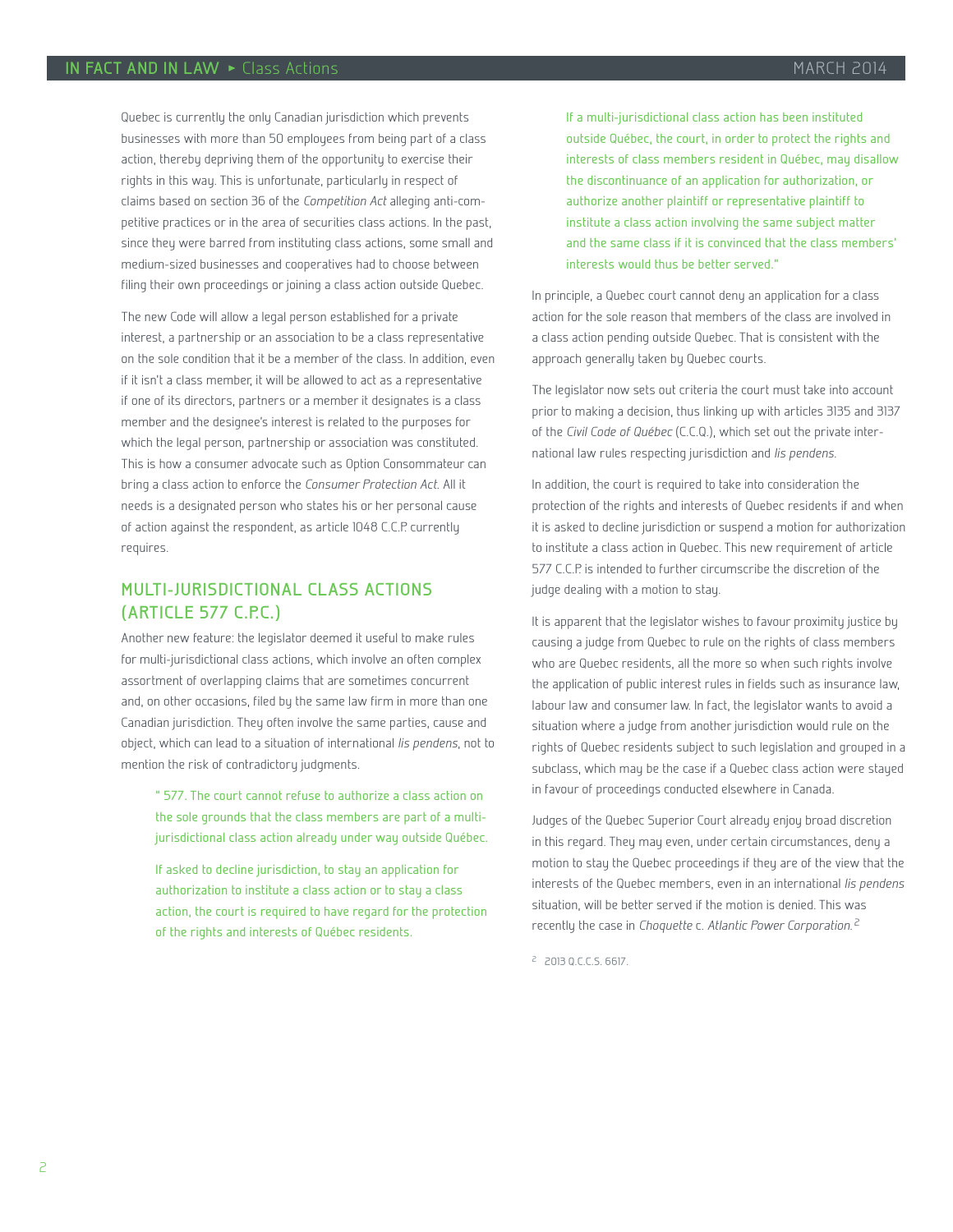Similarly, per article 577, parag. 3 C.C.P., the court will grant a motion for the discontinuance of an application for authorization filed in Quebec (to make way for proceedings instituted elsewhere) only if it is convinced that the interests of Quebec residents who are members of the class will be better served thereby. Note that such discretion already exists since current article 1016 C.C.P. provides that the representative cannot discontinue the class action without permission from the court.

The Quebec Bar expressed doubt regarding the need for C.C.P. article 577 and the usefulness of adopting rules on multi-jurisdictional class actions. It noted that the court now has all the powers it needs to suspend review of a motion for authorization, particularly pursuant to the international private law rules found in C.C.P. articles 3076 and following. But the legislator obviously wishes to more clearly circumscribe the discretion of the judge, who will henceforth not be allowed to grant a motion to stay a class action brought in Quebec or the discontinuance thereof unless it is demonstrated that such an application is not contrary to the interests of justice and that the interests of the Quebec members will be better served if the class action is allowed to proceed in a jurisdiction other than Quebec.

#### **RIGHT OF APPEAL AT THE AUTHORIZATION STAGE (ARTICLE 578 C.C.P.)**

Current article 1010 C.C.P. prevents a respondent from appealing a judgment authorizing a class action, while the applicant may appeal as of right a judgment dismissing its application. This is a major irritant for respondents, particularly since they used to have a right of appeal and it was taken away in 1982.

For many years the Quebec Bar expressed the wish that respondents be given the right to apply for leave to appeal from judgments authorizing the institution of a class action, such applications to be subject to the rules governing appeals from interlocutory judgments. This wish has now been granted.

Although the right of appeal remains asymmetric, this new rule will promote equitable access to the Court of Appeal to any party having an issue to be decided which is important and of interest.

" 578. A judgment authorizing a class action may be appealed only with leave of a judge of the Court of Appeal. A judgment denying authorization may be appealed as of right by the applicant or, with leave of a judge of the Court of Appeal, by a member of the class on whose behalf the application for authorization was filed.

The appeal is heard and decided by preference."

This appeal upon leave will allow better screening of class actions since respondents will be in a position to make their case to the Court of Appeal as to why the proceedings are doomed to fail. The position of the Court of Appeal will thus be known sooner, without having to go to trial on the merits as is currently the case, which may translate into savings on judicial resources. This will also allow for greater harmonization with the class action legislation of the other Canadian provinces, particularly that of Ontario, where the same rule applies, that is, an appeal upon leave  $3$ , and that of British Columbia, where there is an appeal as of right for both parties<sup>4</sup>.

We believe that the reinstatement of the right to appeal for the respondent is unlikely to hinder the legislator's objective of timeliness, all the more so since article 578 C.C.P. provides that the appeal, if authorized, must be heard and decided by preference. The argument whereunder granting the respondent the right to appeal upon leave will slow down class actions is weakened when one considers that in Quebec, class actions are automatically referred to case management by a Superior Court judge, which practically eliminates any risk of things getting bogged down.

#### **INDEMNITY TO THE REPRESENTATIVE PLAINTIFF (ARTICLE 593 C.C.P.)**

In ruling on the merits of a class action or an application for approval of a settlement, the court will award the representative plaintiff, if successful, an indemnity for disbursements, legal costs and his or her lawyer's professional fees out of the amount recovered collectively and before payment of individual claims. If the action is dismissed, the rules applicable to the party losing the case apply. Therefore, in theory, the representative bears the expenses and the fees of his or her legal counsel. In reality, though, the representative is generally not charged anything by the law firm acting on behalf of the group. When the action is funded by the Class Action Assistance Fund, the fund covers payment of court costs in accordance with the usual rules governing cost awards.

" 593. The court may award the representative plaintiff an indemnity for disbursements and an amount to cover legal costs and the lawyer's professional fee. Both are payable out of the amount recovered collectively or before payment of individual claims.

In the interests of the class members, the court assesses whether the fee charged by the representative plaintiff's lawyer is reasonable; if the fee is not reasonable, the court may determine it.

<sup>3</sup> Section 30(2) of the Class Proceedings Act, 1992, S.O. 1992, c. 6.

<sup>4</sup> Section 36(1)(a) R.S.B.C.1996 c. 50.